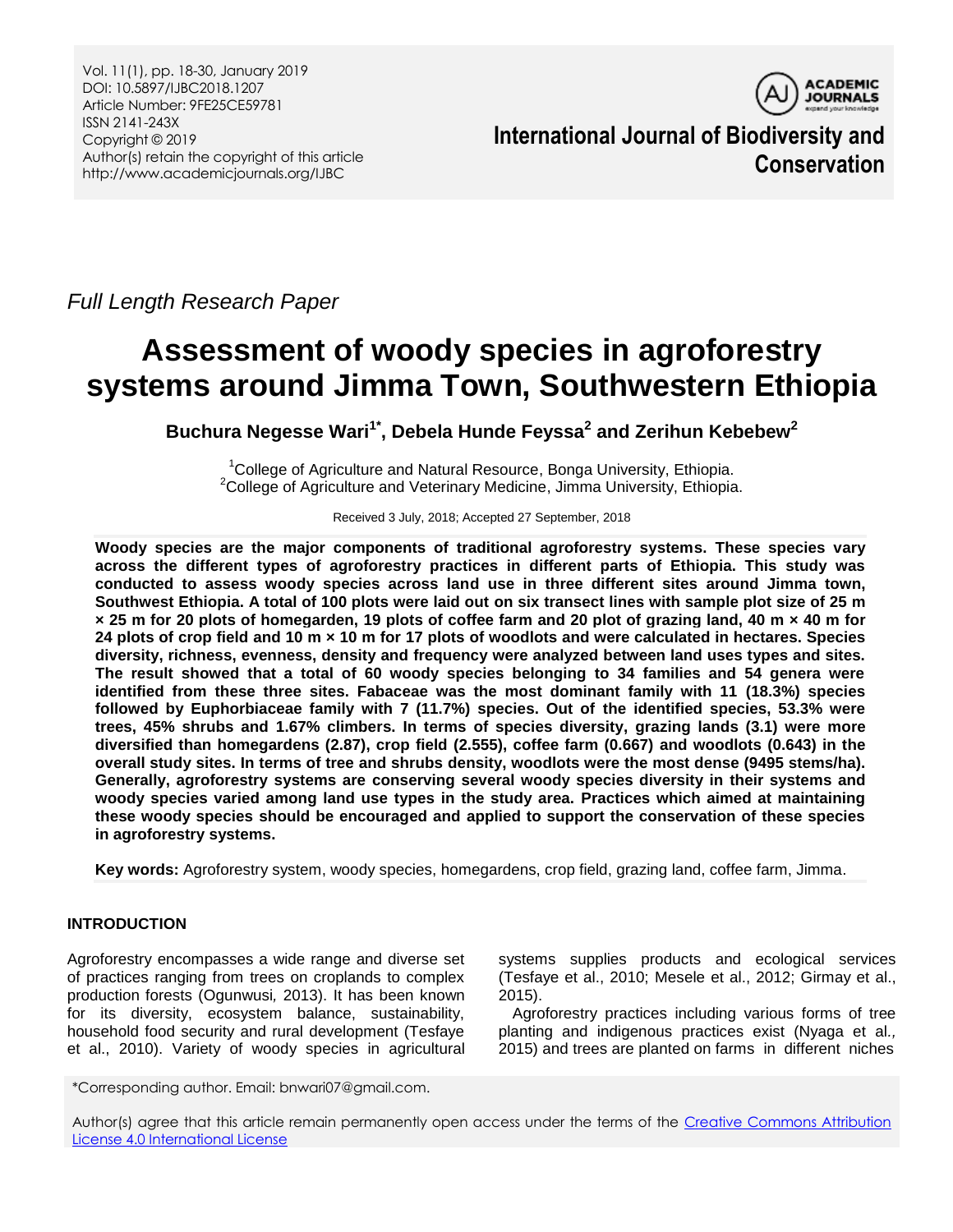

**Figure 1.** Map of study sites.

(Nair, 1993). Smallholder farmers practice agroforestry in Africa (Mbow et al*.,* 2013) and several types of traditional agroforestry practices exist in different parts of Ethiopia such as: trees on croplands, homegardens, boundary planting, live fencing, and grazing lands (Abreha and Gebrekidan*,* 2014).

In Ethiopia, inventory and documentation of agroforestry practices are very few and has been concentrated in the southern parts of Ethiopia (Tesfaye et al., 2010; Mathewos et al*.,* 2013; Badege et al., 2013). Even though few agroforestry empirical researches were conducted in the southwestern, it is inadequate from the biophysical point of view to understand the dynamic nature of agroforestry systems in the phase of population growth. Information on agroforestry systems and its potentials have not been evaluated.

Therefore, this study seeks to assess woody species in different types of agroforestry systems across different land use types around Jimma town, Southwest Ethiopia.

## **MATERIALS AND METHODS**

## **Description of study site**

The study was conducted in Mazoria (Mana district), Merewa (Kersa district) and Waro-Kolobo (Dedo district) sites around Jimma town, Oromia National Regional State, Southwestern Ethiopia (Figure 1). Jimma zone is located in between 7°23' and 8°47' N and 35°52' and 37°30' E and its capital town is Jimma which is located 352 km away from Addis Ababa, the capital city of Ethiopia (BOFED, 2007). The study sites were found within 20 km radius around Jimma town in Mana, Kersa and Dedo districts with their altitudes of 1470-2610, 1740-2660 and 880-2400 m above sea level, respectively (BOFED, 2007). The annual rainfall of Jimma town ranges from 1138 to 1690 mm. The maximum precipitation takes place from the months of June to August, and minimum rainfall in December and January (Abebe et al*.,* 2011). The total population of the study area is 43,486 (Male 22,538 and female 20,948) and the total household is 6671 (Mana WANRO, 2016; Kersa WANRO, 2016; Dedo WANRO, 2016).

## **Soil**

Dystric Nitosol, Orthic Acrisols, Chromic and Pellic Vertisols are the major soil types found in Jimma zone (BOPED, 2000). The dominant soil types in Mana district are Dystric Nitosols and Orthic Acrisols, whereas Orthic Acrisols and Pellic Vertisols are dominant in Kersa and Dedo districts (BOPED, 2000).

## **Socio-economic activities**

Agriculture is the means of the livelihood of the people. Most agricultural producers are subsistence farmers with small land sizes. The major crops grown in the area are maize, teff, sorghum, barley, pulses crops and coffee (BOPED, 2000). Coffee is the most important cash crop in the area (Zerihun et al*.,* 2011). Also, cattle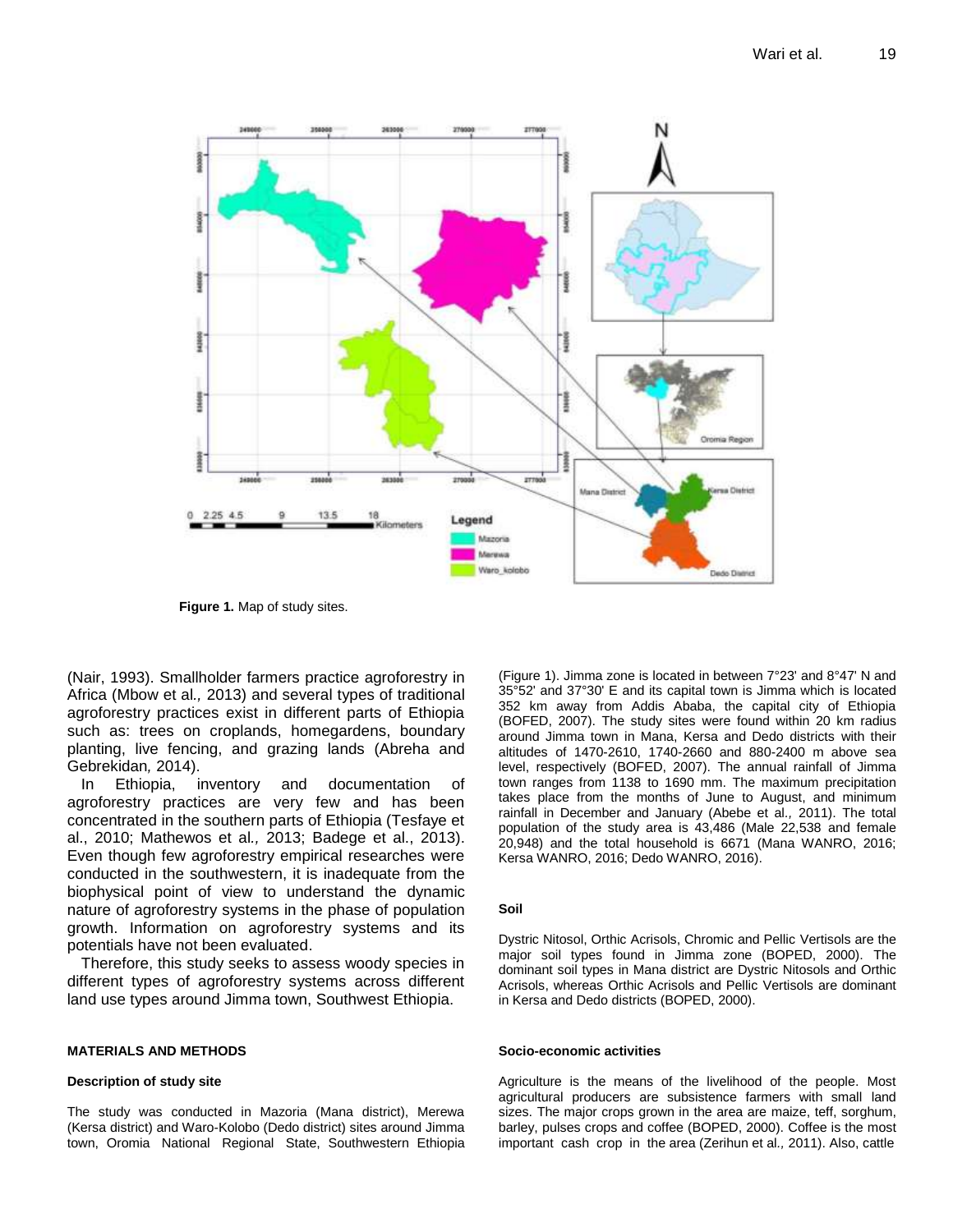

**Figure 2.** Illustration of plots along transect lines around Jimma town in Mazoria, Merewa and Waro-Kolobo, Southwest Ethiopia.

production is characterized mainly by traditional smallholders that are kept in freely-grazing communal rangelands throughout the year (Yisehak et al*.,* 2013).

#### **Data collection**

In this study, both primary and secondary data sources were used. Secondary data were gathered from different sources like journal articles, district documents and regional documents to enrich literatures and knowledge gap.

Quantitative data were collected directly from field survey and field measurement. The primary data includes biophysical information (diameter at breast height (DBH), height and numbers of woody species) in different land use systems*.* Height and DBH of woody species were measured by using clinometers and diameter tape respectively. In this case, local names, number of all live individuals and DBH of all woody species with DBH ≥2.5 cm and height ≥2.5 m only were recorded. Trees and shrubs that are branched, along with the circumference was measured separately and average taken.

A total of 10 to 12 key informants (KIs) were selected from each Kebele. They were selected based on their knowledge and experience regarding the identification of woody species. Key informant interview and discussions were carried out at each study sites to obtained more information.

Local names of all woody species present in each site were recorded with the help of KIs and Development agents (Das). Species names were identified using specimen with the help of Useful Trees and Shrubs for Ethiopia (Azene, 2007) and the Honey bee Flora of Ethiopia (Fichtl and Admasu, 1994) at the field. Species that could not be identified in the field were collected, pressed and preserved following the criteria established by published volumes of the Flora of Ethiopia and Eritrea.

#### **Sampling and sample size determination**

Mazoria, Merewa and Waro-Kolobo sites were selected purposely

to address the study objectives. Reconnaissance survey was carried out before actual survey and data collection using transect line within 20 km radius of Jimma town. It was done after consultation with expert from zonal office, districts agricultural office and development agents of study areas.

Two transect lines (total of 6 transect lines) were established in each study sites across different land use types. Systematic sampling method was applied to locate the sample plots to study woody species. The first sample plots were assigned randomly and the next sample plots were systematically allocated within 2 km intervals. Inventory of woody species were done using plots size of 25 m  $\times$  25 m (625 m<sup>2</sup>) for homegardens, coffee farms and pasture land in accordance with Egodawatta and Warnasooriya (2014), 40 m  $\times$  40 m (1600 m<sup>2</sup>) for crop field asper Nikiema (2005) and 10 m  $\times$ 10 m plots size for woodlots following Feyera et al. (2002) (Figure 2). The assessment was carried out in every 2 km intervals with a total of 100 sample plots in six transect lines for all selected land use types. Two transect lines were laid out in each site with 20 plots of homegarden, 24 plots of crop field, 19 plots of coffee farm, 20 plot of grazing lands and 17 plots of woodlots along the transect lines.

#### **Data analysis**

The quantitative and qualitative approaches were used to analyze the data. All woody species present in each site were identified and grouped according to their habit and uses.

The population structure of all individuals ≥2.5 cm diameter and ≥2.5 m height woody species encountered in the field were grouped into diameter and height classes. Frequency tables and histograms were produced using the diameter and height classes versus the number of individuals categorized in each of the classes (Temesgen et al*.*, 2015).

The collected data from the survey were entered into a computer (Microsoft Excel) and computed. The information was used to describe population structure, importance value index (IVI), height, frequency, Density, diameter at breast height (DBH) and basal area. DBH classes were categorized according to its thickness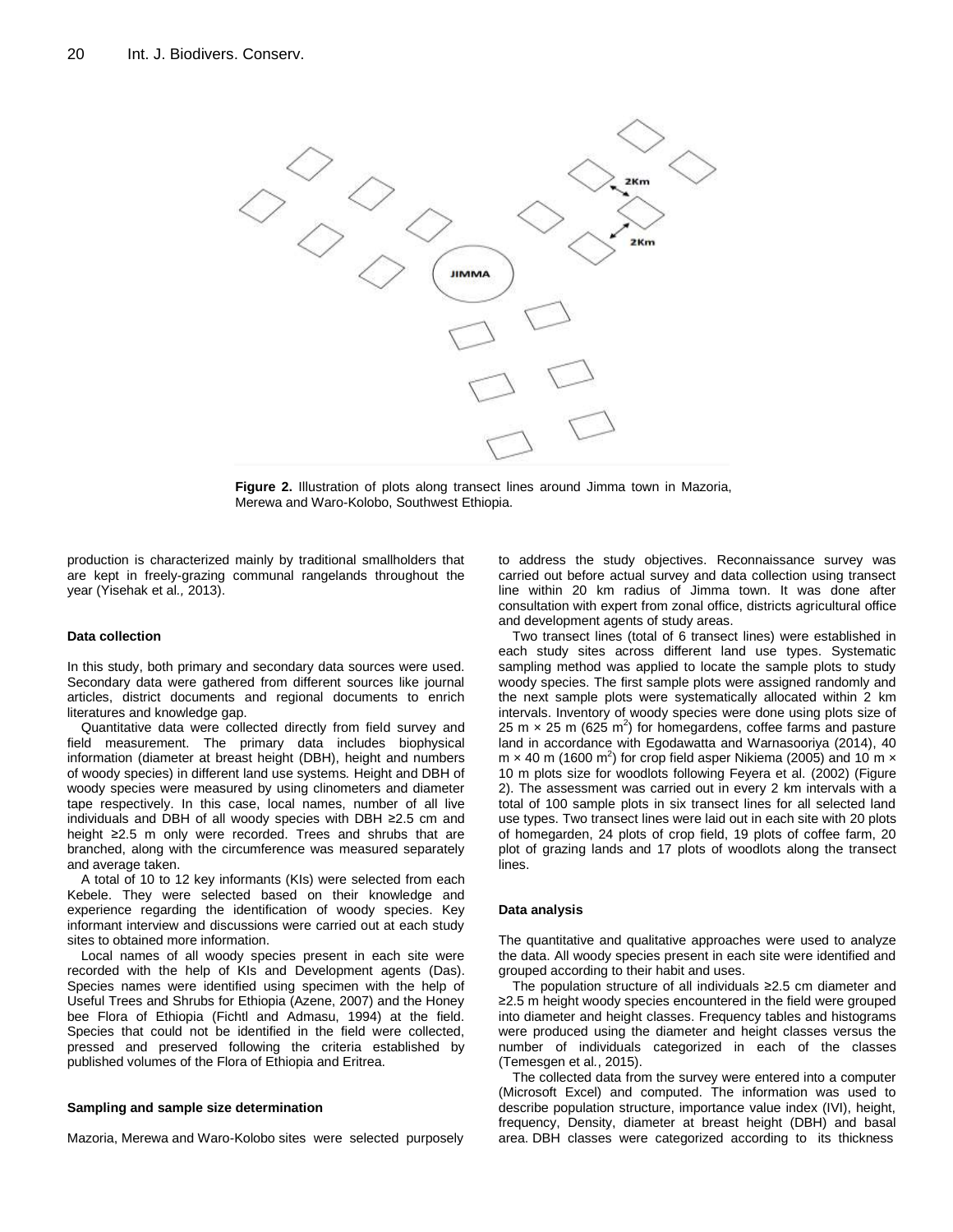

**Figure 3.** Woody species identified in the land use types.

(Temesgen et al*.,* 2015). DBH is the ratio of circumference to π. The basal area was calculated using the formula:  $BA = \pi d^2/4$ , where d is diameter at breast height and  $\pi$  is 3.14. Density of the woody species was calculated by converting the total number of individuals of each woody species encountered in the plots to hectare.

Frequency is defined as the probability of chance of finding a species in a given sample area or quadrant (Kent and Coker, 1992). Thus, it shows the presence or absence of a given species within each sample plot.

Importance value indices were computed for all woody species based on their relative density (RD), relative dominance (RDO) and relative frequency (RF) to determine their dominance using the Kent and Coker (1992) formula:

IVI = Relative Frequency + Relative Density + Relative Dominance

**RelativeDensity** = 
$$
\frac{\text{Total number of stems all of trees}}{\text{sample size in hectare}} x 100
$$

**RelativeFrequency** = 
$$
\frac{\text{Number of individuals of tree species}}{\text{Frequency of all species}} x
$$
 100

$$
Relative dominance = \frac{Basal Area per species}{TotalBasalArea} x 100
$$

Diversity indices provide important information about rarity and commonness of species in a community. The indices can be used to compare diversity between habitat types (Kent and Coker, 1992). The diversity index is the negative sum of all relative abundances multiplied by the natural logarithm of the relative abundance:

$$
H' = -\sum_{i=1}^{s} \text{pi} \ln \text{pi}
$$

where  $H'$  = the Shannon-Wiener index,  $S$  = total number of species, Pi= the proportion of individuals belonging to species *i*, and ln=the natural log.

Evenness (E'): is the ratio of H' to natural log of species richness (Magurran, 1988).

$$
E = H'/\ln S
$$

where  $E =$  evenness and  $S =$  species richness.

From the analysis of the data from the three sites, similarity index was used with the following formula (Kent and Coker, 1992):

$$
Ss = \frac{2a}{2a + b + c}
$$

where  $Ss$  = Sorensen's similarity coefficient;  $a$  = Number of woody species common to both sites/land uses in comparison;  $b =$  Number of woody species found only in first site/land use;  $c =$  Number of woody species found only in the second site/land use.

## **RESULTS AND DISCUSSION**

## **Species diversity, richness and evenness**

The results showed that a total of 60 woody species belonging to 34 families and 54 genera were identified in the three study sites. Among the identified woody species, 39 species were found in homegardens, 25 in crop fields, 33 in the grazing land, 34 in the coffee farm and 13 in the woodlots. Out of identified woody species 32 (53.3%) species were trees, 27 (45%) species were shrubs and 1(1.7%) species were climbers (Figure 3). This study indicated that the largest proportion of identified woody species were trees followed by shrubs in study sites. This study result is in line with the finding of Tefera et al. (2015), Mekonnen et al*.* (2014), Abiot and Gonfa (2015) and Motuma et al*.* (2008) who reported that the identified woody species were dominated by trees.

A total of 39 woody species recorded in homegarden were characterized by a higher numbers of woody species than other land use types. This study result is in line with the finding of Belay et al*.* (2014), Motuma et al*.* (2008) and Abiot and Gonfa (2015) who reported that higher number of woody plant species were present in homegardens than most of the other land use types.

A total of 25 woody species were identified from crop field of study sites. It was sparsely distributed in the field and relatively few as compared with homegarden, grazing land and coffee farm in terms of species richness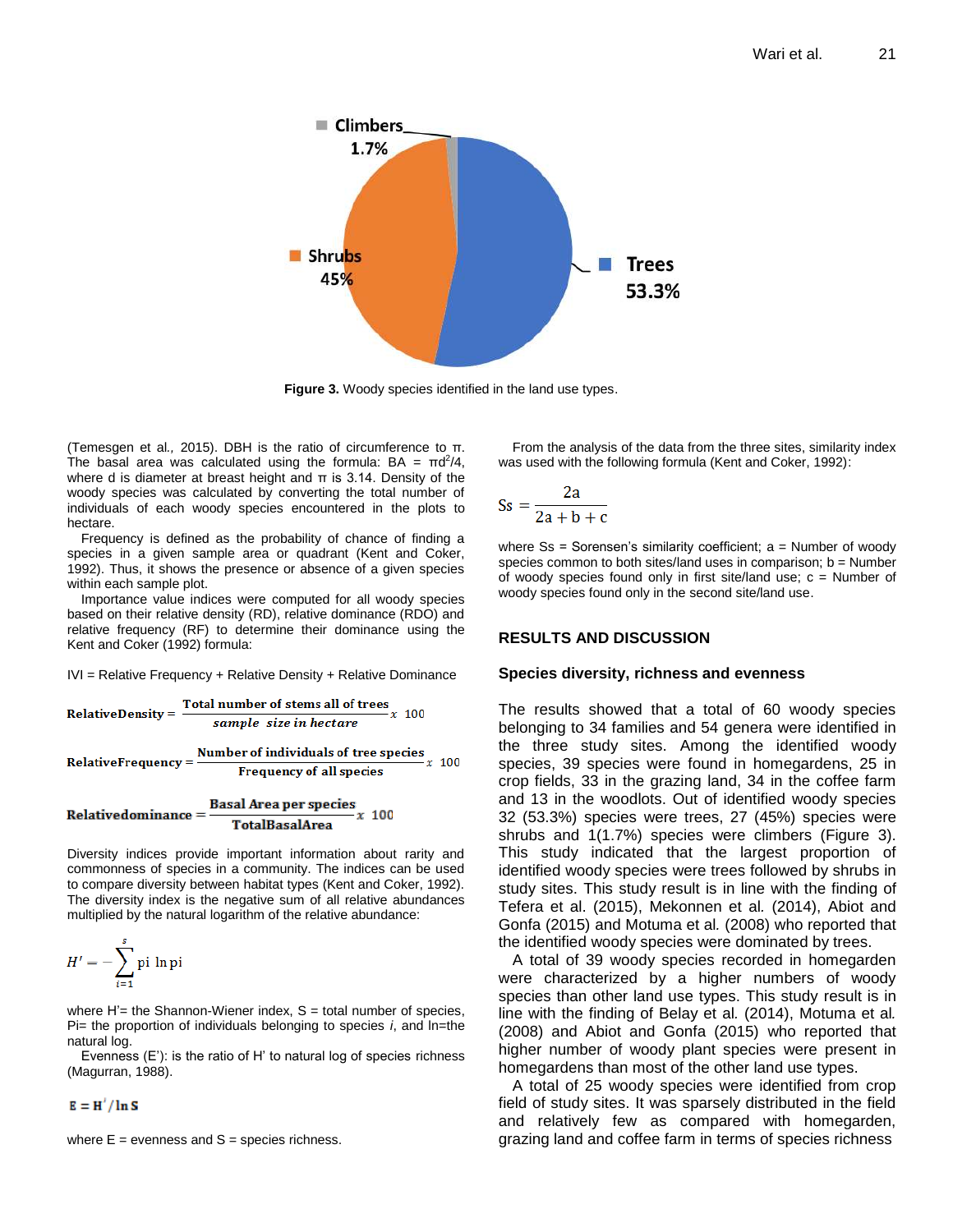

**Figure 4.** Species richness and number of species overlap between the three study sites.

and individual numbers during inventory whereas higher than woodlots in species richness. In the study sites, the crop fields are owned by small-scale farmers who keep the woody species on their lands randomly in most cases. Woody species were different from site to site in the crop field. This study result is lower than similar study report of Motuma et al*. (*2008) in South-Central Ethiopia (32) and Tola et al*.* (2014) in Southern Ethiopia (49), and higher than the study result of Etefa and Raj (2013) in Tigray Region (15). This difference may be due to environmental factors.

In the study area, 33 woody plants species were identified and distributed as the small size of the patches of vegetation remaining in some part of the grazing land. This study result indicated lower number in which system of woody species were identified as compared with similar study reported by Mideksa et al*.* (2015) in South East Ethiopia and much higher than Belay et al*.* (2014) in Northern Ethiopia.

A total of 13 woody species were identified in woodlots of the three study sites. The number of species identified in this study was much lower than the result of Shiferaw and Pavlis (2012) in South Western Ethiopia (37) and Tyynelä (2001) in Northeastern Zimbabwe (39). This might be associated with the high relative density of *Eucalyptus camaldulensis*, *Cupressus lusitanica* and *Grevillea robusta* plantation*.* Light levels are positively associated with plant species richness and permanent open spaces in plantation forests provide an opportunity for enhancing biodiversity in the plantations (Georgie et al*.,* 2007). Also, woodlots are characterized by dominant single species composition.

Species like *E. camaldulensis, Ficus vasta, Croton macrostachyus, Albizia gummifera, Cordia africana, Millettia ferruginea, G. robusta, Acacia abyssinica, Ficus*  *thonningii, Persea americana, C. lusitanica* and *Catha edulis* are the top 12 dominant woody species in the study area.

In terms of woody species distribution across sites, 24 (40%) of woody species are common to all sites, six species (10%) occurred only in Waro-Kolobo whereas seven (11.7%) and eleven (18.3%) species occurred only in Mazoria and Merewa sites, respectively. Again, six species (10%) were found in both Mazoria and Merewa, four (6.67%) species are common in Merewa and Waro-Kolobo, and only two species (3.3%) were found in Mazoria and Waro-Kolobo commonly (Figure 4).

The dominant families were Fabaceae represented by 18.3% of species, Euphorbiaceae 11.7% of total species, Moraceae, Myrtaceae and Rutaceae families each with 5% of total species, Asteraceae, Boraginaceae, Celastraceae and Rubiaceae families each with 3.3% of total species in the study area. The other remaining families (25) were represented by one species.

Fabaceae and Euphorbiaceae were the major woody species in the study area. This study result was in line with the report of Mesele et al*. (*2012) in south-eastern rift valley escarpment of Ethiopia, Balcha (2013) in Jimma, Belay et al. (2014) in northwestern Ethiopia and Bajigo and Tadesse (2015) in Gununo watershed at Wolayitta zone.

Species diversity of grazing land, homegarden, crop field, woodlots and coffee farm were 3.1, 2.87, 2.555, 0.667 and 0.643, respectively. The grazing land recorded highest species diversity than other land use system in overall study sites whereas species diversity of homegardens in each sites were higher than crop lands, coffee farm, woodlots and grazing land with the exception of Merewa site grazing land and Mazoria site crop field (Table 1). The observed trend might be due to the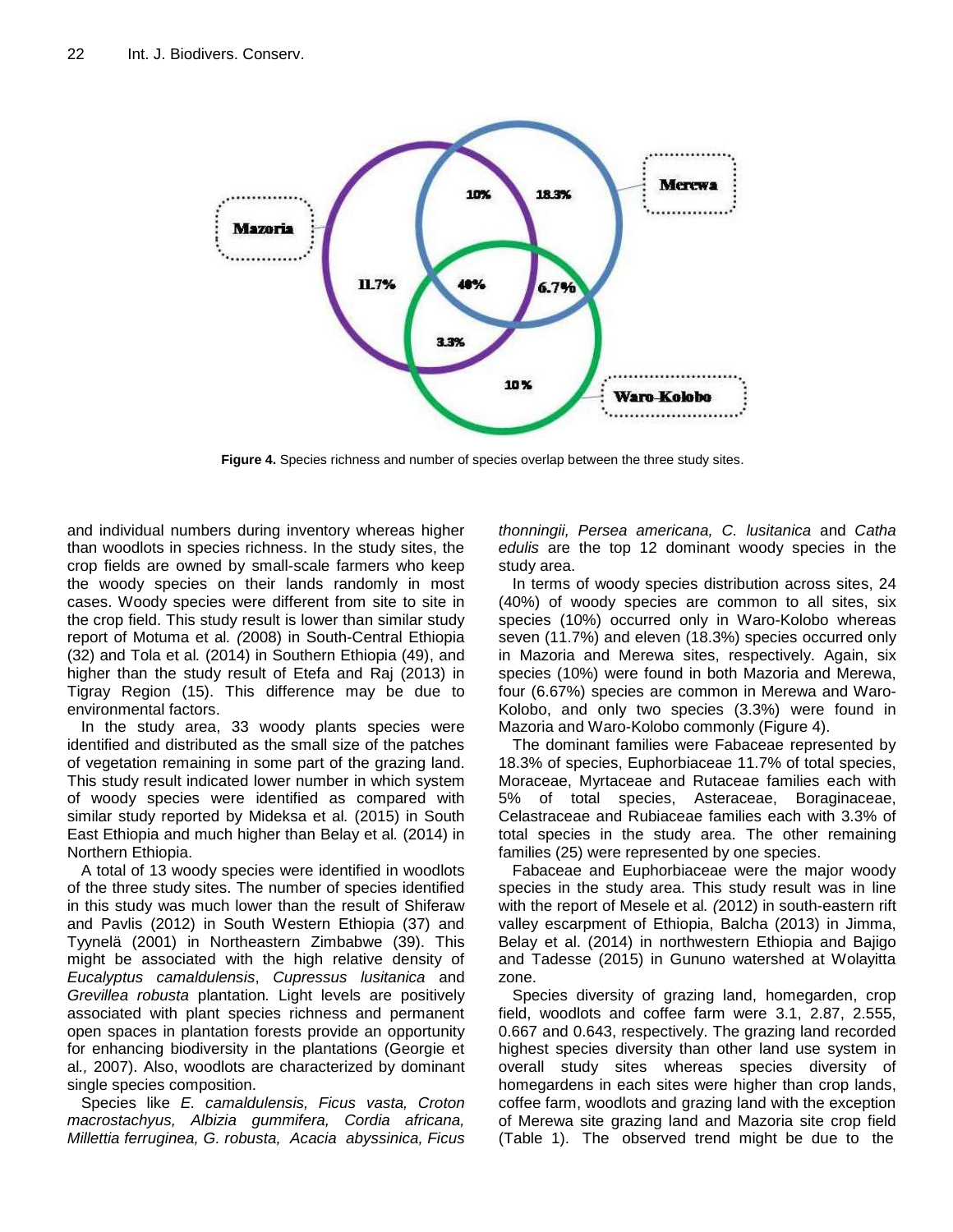| Land use type/site  | <b>Species richness</b> | <b>Species diversity</b> | <b>Species evenness</b> |
|---------------------|-------------------------|--------------------------|-------------------------|
| Home garden         | 39                      | 2.871                    | 0.784                   |
| Mazoria             | 19                      | 2.320                    | 0.788                   |
| Merewa              | 28                      | 2.577                    | 0.773                   |
| Waro-Kolobo         | 24                      | 2.480                    | 0.780                   |
| <b>Crop Field</b>   | 25                      | 2.555                    | 0.794                   |
| Mazoria             | 13                      | 2.346                    | 0.915                   |
| Merewa              | 16                      | 1.819                    | 0.656                   |
| Waro-Kolobo         | 13                      | 2.253                    | 0.878                   |
| <b>Coffee land</b>  | 34                      | 0.643                    | 0.1823                  |
| Mazoria             | 14                      | 0.661                    | 0.2576                  |
| Merewa              | 22                      | 0.573                    | 0.1855                  |
| Waro-Kolobo         | 15                      | 0.532                    | 0.1964                  |
| <b>Grazing land</b> | 33                      | 3.100                    | 0.886                   |
| Mazoria             | 17                      | 2.248                    | 0.793                   |
| Merewa              | 18                      | 2.816                    | 0.974                   |
| Waro-Kolobo         | 16                      | 2.249                    | 0.811                   |
| <b>Woodlots</b>     | 13                      | 0.667                    | 0.260                   |
| Mazoria             | 11                      | 0.682                    | 0.285                   |
| Merewa              | 7                       | 0.494                    | 0.254                   |
| Waro-Kolobo         | 2                       | 0.439                    | 0.633                   |

**Table 1.** Species richness, diversity, evenness and density of woody species in study sites.

difference in land use types and functions of woody species. Woody species have various functions and purposes in different land use types. This result is in line with Chane et al*.* (2003) who reported that land use types determine the vegetation attribute of species.

The result indicated that the species diversity was higher in Merewa (H'= 2.58) followed by Mazoria (H'=2.32) and Waro-Kolobo (H'=2.48) and species evenness ranged between 0.773 and 0.788 in the homegarden agroforestry of study sites. It was lower in both species Shannon diversity and evenness than traditional agroforestry practice in Dellomenna District, Southeastern Ethiopia (Abiot and Gonfa, 2015) and higher than homegarden in Tigray region northern Ethiopia (Etefa and Raj, 2013).

In crop land, the highest species diversity was recorded in Mazoria (H'=2.346) than Waro-Kolobo (H'=2.253) and Merewa (H'=1.819) sites and the evenness index of woody species ranged between 0.656 and 0.915 (Table 1). This result is similar to those of Mekonnen et al*.* (2014) who reported that the occurrences of species across crop field land use system of the study sites were variable. Shannon diversity index of woody species was more or less comparable with results reported by Motuma et al. (2008) in South-Central Ethiopia (H'= 2.22, E= 0.64). The result of Shannon diversity index and evenness

was higher than the study result of Etefa and Raj (2013) in Tigray region, Ethiopia  $(H'= 1.12, E=0.41)$  and much higher than study result of Belay et al*.* (2014) in northern Ethiopia (H'=0.58, E=0.21).

The highest species were recorded in Merewa than in Mazoria and Waro-Kolobo sites; and evenness index of woody species ranged between 0.793 and 0.974 in the grazing land. The Shannon diversity index and evenness of this land use type were higher than similar results of Etefa and Raj (2013) in Tigray region, Ethiopia.

In coffee farm agroforestry, the highest species diversity was recorded in Mazoria than Merewa and Waro-Kolobo sites; and evenness index of woody species ranged between 0.186 and 0.258 (Table 1). The results show that single species dominated the coffee farm (*Coffea arabica*), less shade tree species number and not heterogeneous among species. This result is in line with the result of Bikila and Zebene (2016) who reported that due to intensive human interference, selective tree thinning shade tree species diversity are less in number and Belay et al*.* (2014) also reported low diversty occurring when single or few species dominated the area. The study result indicated lower Shannon diversity and evenness than study result of Dawoe et al*. (*2016) in West Africa and much lower than smallholder coffee farm (Getachew et al*.,* 2014) in Southwest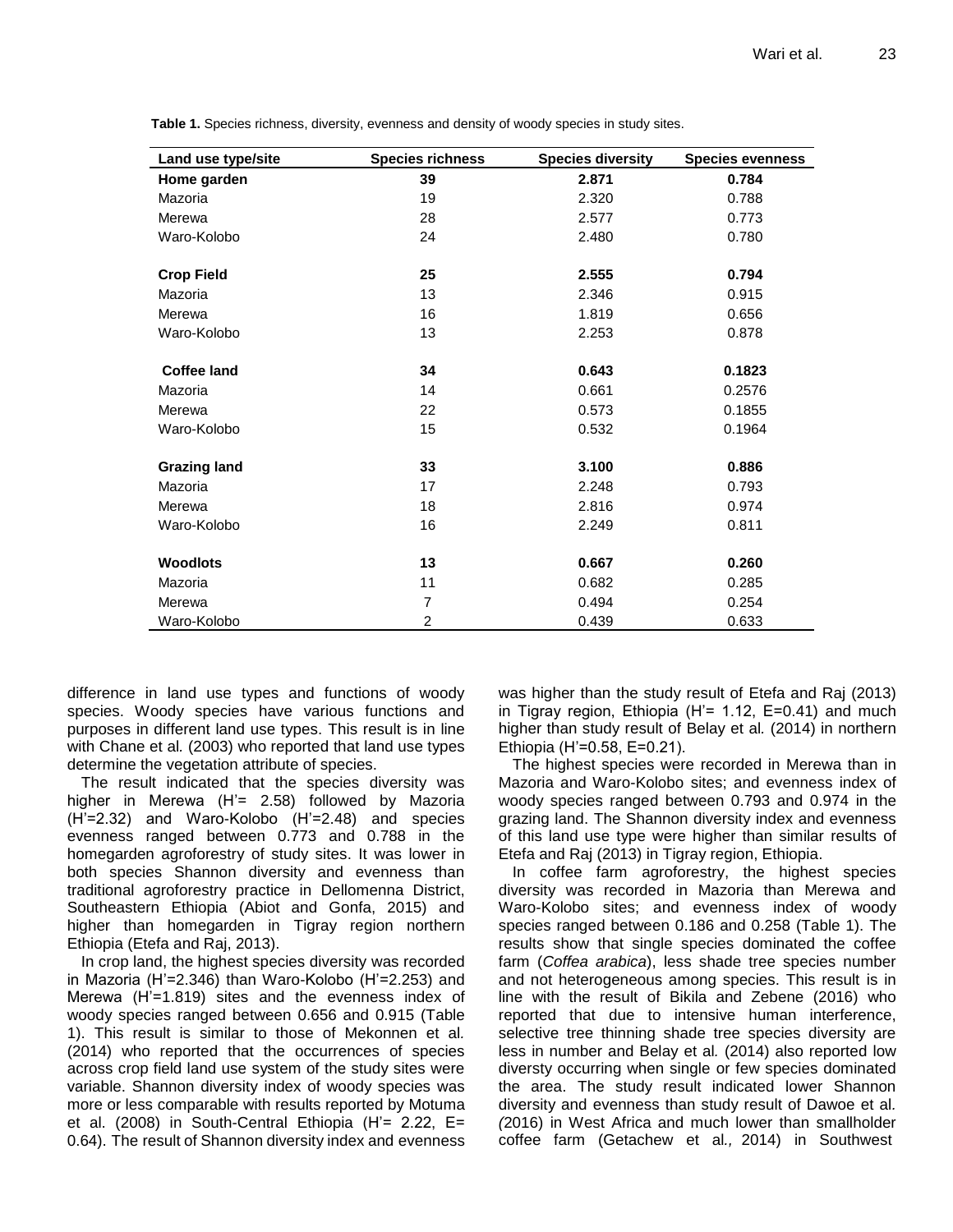| Table 2. Sorenson species index of similarity (%) along three sites. |  |  |  |  |  |  |
|----------------------------------------------------------------------|--|--|--|--|--|--|
|----------------------------------------------------------------------|--|--|--|--|--|--|

| <b>Site</b> | Mazoria (%)              | Merewa (%)               | Waro-Kolobo (%) |
|-------------|--------------------------|--------------------------|-----------------|
| Mazoria     | $\overline{\phantom{0}}$ | 72.3                     | 69.33           |
| Merewa      | $\overline{\phantom{0}}$ | $\overline{\phantom{0}}$ | 68.3            |
| Waro-Kolobo | -                        | ۰                        | ۰               |

**Table 3.** Sorenson species index of similarity (%) in three sites land use system.

| Land use type | Homegarden (%) | Crop field (%) | Coffee farm (%) | Grazing land (%)         | Woodlots (%)             |
|---------------|----------------|----------------|-----------------|--------------------------|--------------------------|
| Homegarden    |                |                |                 | -                        | $\overline{\phantom{a}}$ |
| Crop field    | 59.38          | -              |                 | $\overline{\phantom{0}}$ | $\overline{\phantom{a}}$ |
| Coffee farm   | 56.67          | 52.63          | ۰               | $\overline{\phantom{0}}$ | $\overline{\phantom{0}}$ |
| Grazing land  | 48.72          | 59.65          | 60.61           | $\overline{\phantom{0}}$ | $\overline{\phantom{0}}$ |
| Woodlots      | 37.74          | 42.11          | 39.13           | 47.83                    | $\overline{\phantom{a}}$ |

**Table 4.** Total density of woody species along sites and slope classes.

| Variable    | Density per hectare |                   |             |                     |                 |  |  |
|-------------|---------------------|-------------------|-------------|---------------------|-----------------|--|--|
|             | Homegarden          | <b>Crop field</b> | Coffee farm | <b>Grazing land</b> | <b>Woodlots</b> |  |  |
| Site        | 1349                | 532.1             | 2485.3      | 1192                | 9495            |  |  |
| Mazoria     | 1603.2              | 181.3             | 2021.2      | 520.0               | 7170.0          |  |  |
| Merewa      | 917.9               | 400               | 2135.73     | 809.3               | 5725.00         |  |  |
| Waro-Kolobo | 1470.67             | 157.5             | 1616.00     | 512                 | 8833.33         |  |  |

## Ethiopia.

In woodlots, relatively higher levels of diversity were identified in Mazoria (0.682), followed by Merewa (0.494) and Waro-Kolobo (0.439). Woodlots composed of some woody species, and the diversity index was relatively lower in all sites than other land use types. The highest species number was recorded in Mazoria than Merewa and Waro-Kolobo sites.

Generally, this study showed that species richness, diversity and evenness varied with land use type and sites. Homegardens were more diversified followed by crop lands and grazing land in Waro-Kolobo site. Abreha and Gebrekidan (2014), Motuma et al*.* (2008) and Belay et al. (2014) reported that homegardens were more diversified than crop land and grazing land. Grazing land of Merewa was more diversified than other land use types. This result is in line with Abreha and Gebrekidan (2014) in Andabet Woreda and Etefa and Raj (2013) who reported that grazing land diversified than cropland and homegardens.

Key informants who participated in the discussion also reported that woody species cultivated in different land use types are more or less similar to the result obtained with the survey result. Farmers hang traditional beehives on larger trees in coffee farm, homegarden and grazing land. Key informants also articulated that woodlots of *Eucalyptus* increase onward due to a necessity of wood product (construction, fuel wood, etc), income and fast growing nature of the tree. This explanation is in agreement with Tola et al. (2014) who reported that the expansion of woodlots is due to increasing demand for various wood products.

## **Similarities index between sites**

Sorenson's index of similarity of Merewa and Mazoria sites showed the highest similarity (72.3%) followed by Mazoria and Waro-Kolobo sites (69.33%). Merewa and Waro-Kolobo sites had lowest similarity index (68.3%) as compared with other sites (Table 2). The similarity indexes of species showed the highest similarity (60.61%) between coffee farm and grazing land. Whereas woodlots and homegardens agroforestry systems had a lowest similarity index (37.74%) as compared with other agroforestry systems (Table 3).

## **Density**

Comparatively, overall densities of woodlots were higher than other land use types followed by coffee farm and homegarden in all study sites (Table 4). Generally, in the homegarden agroforestry system of three study sites,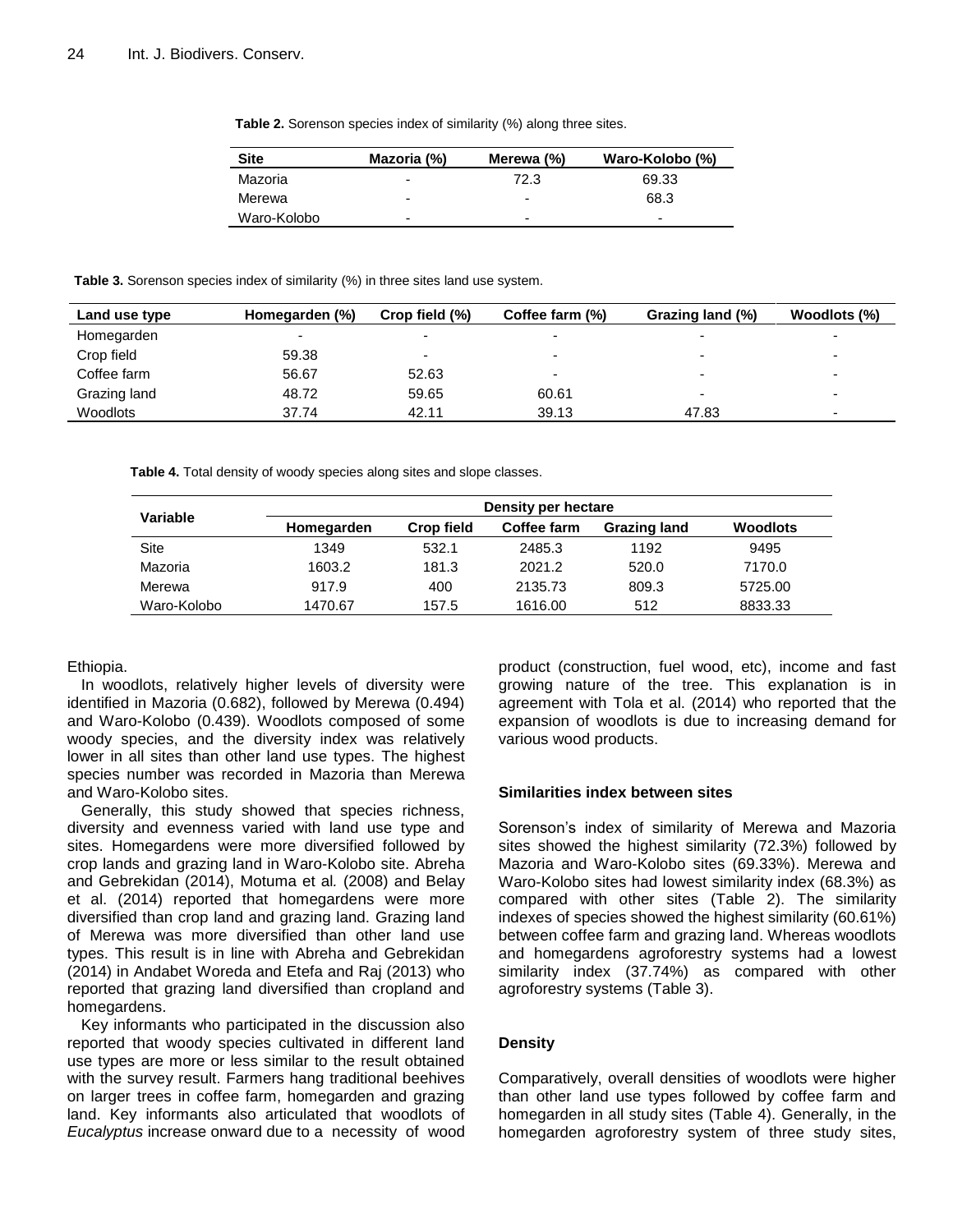|               | <b>Frequency Class</b> |            |             |             |             |  |  |  |
|---------------|------------------------|------------|-------------|-------------|-------------|--|--|--|
| Land use type | $A(0-20%)$             | B (20-40%) | $C(40-60%)$ | $D(60-80%)$ | E (80-100%) |  |  |  |
| Homegarden    | 64.10                  | 25.64      | 5.13        | 5.13        | O           |  |  |  |
| Crop field    | 84                     | 12         | 4           | 0           | 0           |  |  |  |
| Coffee farm   | 79.41                  | 5.88       | 2.94        | 8.82        | 2.94        |  |  |  |
| Grazing land  | 81.82                  | 15.15      | 3.03        | 0           | 0           |  |  |  |
| Woodlots      | 69.23                  | 23.08      | Ω           |             | 7.69        |  |  |  |

**Table 5.** Percentage of woody species in different land use system frequency class.

(*E. camaldulensis, Erythrina brucei, Euphorbia tirucalli, C. lusitanica, G. robusta, C. arabica and P. americana*) have the highest density (77 to 352 individuals per hectare) and other species were ranging from 16-72 individuals per hectare. During the vegetation survey, *E. tirucalli* had by far the highest density (269 individuals/ha) while others were much less dense, ranging from 6.25 to 25 individuals/ha in the crop field. *C, arabica* and *Arundinaria alpine* were densely populated (1401 and 224 individuals/ha, respectively) in the coffee farm agroforestry. In grazing land agroforestry system, *C. lusitanica, Acacia mearnsii and G. robusta* species were densely populated (144, 128 and 91 individuals/ha, respectively) and in woodlots, *E. camaldulensis* with 4250 individuals/ha and *C. lusitanica* with 2650 individuals/ha were much higher in density; while others also ranged between 100 and 600 individuals of woody species per hectare. Generally, *E. camaldulensis* were densely planted species in woodlots. Because *E. camaldulensis* is planted mostly with narrow spacing, *E. brucei*, *E. tirucalli* and *Euphorbia cotinifolia* species were commonly planted as a life fence for protection purposes.

The inventory results of this study also revealed that there was variation in woody species density across the land use of study sites. This result coincides with Aklilu et al. (2013) in terms of density in homegarden agroforestry; however, the density is higher in woodlots and farmland. The density of woody species in woodlots result was much higher than a similar study report of Shiferaw and Pavlis (2012) in South Western Ethiopia, Tyynelä (2001) in Northeastern Zimbabwe, and Abyot et al*.* (2014) in Gololcha District, Eastern Ethiopia (1845 stems/ha).

# **Frequency**

Frequency was the number of plots in which a specific species occurred per the total plots number of land use in the study area. Species were grouped into A (0-20%), B (20-40%), C (40-60%), D (60-80%) and E (80-100%) frequency classes in each land use type. No species were recorded in D and E frequency class of crop field and grazing land and frequency class C and D in woodlots (Table 5).

The most frequently observed woody species in

homegarden agroforestry system were *P. americana and C. edulis* (75 and 60%, respectively) in the overall study site. Whereas, *P. americana* (83.33%)*, Sesbania* sesban (66.67%) and *C. edulis* (50%) were in the Mazoria site; *P. americana* (75%), *C. edulis* (75%), *M. ferruginea (*75%) and *C. macrostachyus (*62.50%) were in Merewa; and in Waro-Kolobo, *P. americana* (83.33%)*, Mangifera indica*  (83.33%), *C. edulis* (66.67%), *C. arabica* (66.67%) and *A. abyssinica* (50.00%) were the most frequented woody species in homegarden agroforestry system. Most of the species were frequently cited in another homegarden (Abreha and Gebrekidan, 2014; Ewuketu et al*.,* 2014).

*C. africana* (41.67%) was observed in the overall sites of crop fields. *A. gummifera* (42.86%) in Mazoria, *A. gummifera* (50%) and *C. africana* (50%) in Merewa and *C. africana* (55.56%) were more frequently observed than other woody species. The least frequently observed woody species in class 'C 'and most species (84%) fall between 0-20% (Class 'A') frequency class in this land use type than others.

The most frequently observed woody species were *C. arabica* (100%), *C. macrostachyus* (78.95%),*A. gummifera* (73.68%)*,C. africana* (63.16%) and*A. abyssinica* (52.63%) in the study coffee farm agroforestry. *E. camaldulensis* was the most frequently observed species during the survey in woodlots around Jimma town. The frequency of *E. camaldulensis* was about 94.12% in the overall study sites, 100% in Mazoria and Merewa at each site and 85.71% at Waro-Kolobo site. Woodlots of study sites were dominated by single species, that is, *E. camaldulensis* and received relatively more special attention than other woody species in the study area. Tyynelä (2001) also reported that *E. camaldulensis* was found in all wood sample plots; and other species were found in 4.6 to 26% of the total plots number.

The result also indicated that higher percentage of woody species were frequently observed within the frequency classes 'A' in all land use systems (Table 5) which may be due to its greater economic or ecological value or social importance. This study results are in line with Abiot and Gonfa (2015) who reported that the frequency of tree species varied in different farms and Yirefu et al*.* (2016) reported that most of the trees and shrubs species were recorded in frequency class 'A' (61.5%).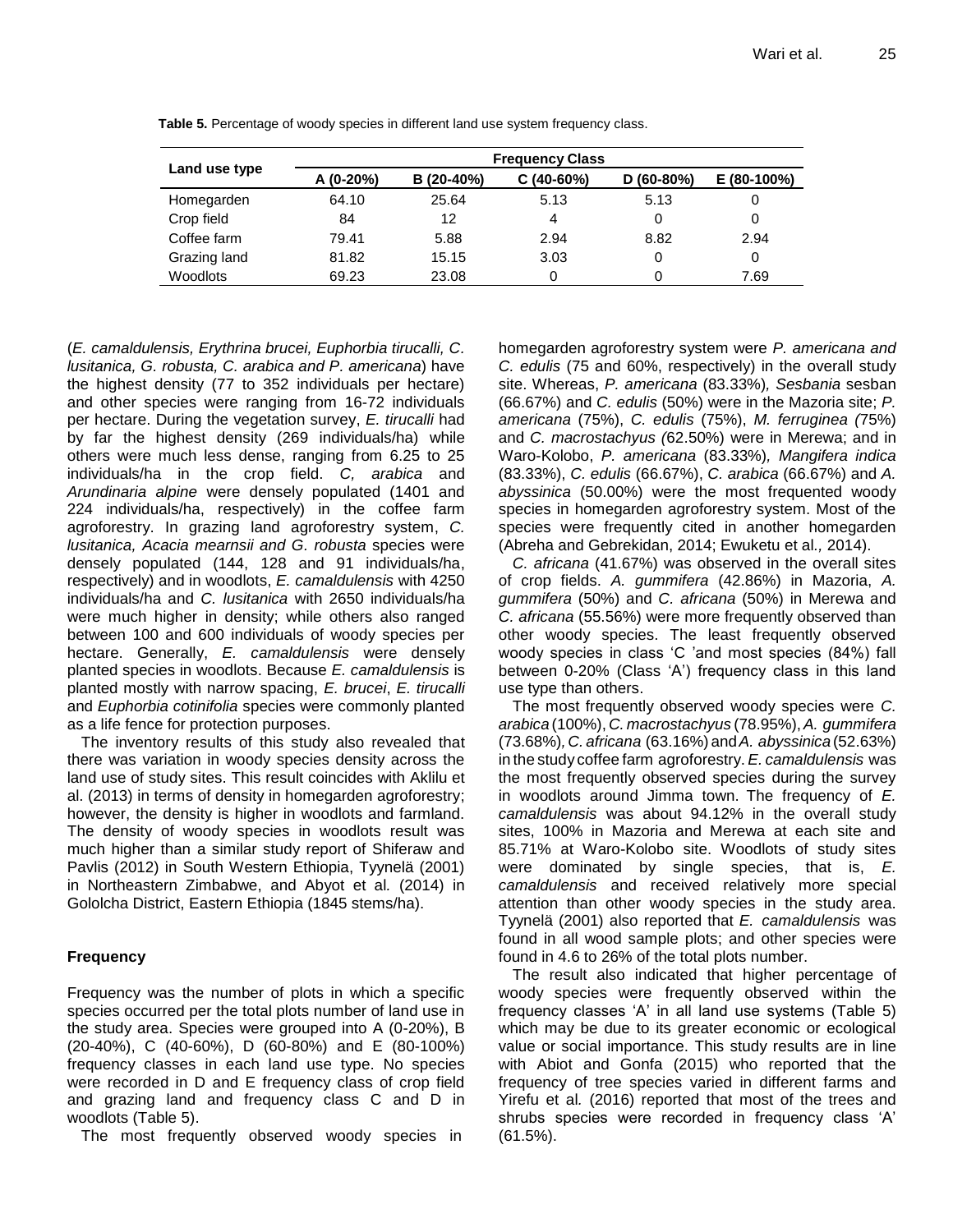

**Figure 5.** DBH of woody species in homegarden, crop field, coffee farm, grazing land and woodlots of study site.

## **Diameter at breast height (DBH) distribution**

The distribution of woody species in different DBH classes was analyzed and classified into 6 classes: (1) 2.5-10 cm, (2) 10.1-20 cm, (3) 20.1-30 cm, (4) 30.1-50 cm, (5) 50.1-60 cm and (6) >60 cm. DBH class distribution of all individuals in different size classes showed an inverted J- shape in overall land use (Figure 5). The majority of the species had the highest number of individuals in the lowest DBH class distribution with gradual reduction toward high DBH classes. Out of the total woody species, 61.26, 26.50, 6.91 and 2.77% were distributed in the first, second, third and fourth diameter classes, respectively. Whereas about 2.56% of woody species identified in the study area were found under fifth and sixth diameter classes. This study result was similar with the results of Abyot et al. (2014), Temesgen et al*.* (2015) and Mohammed et al*.* (2015).

## **Importance value index (IVI)**

The IVI of woody species recorded in each site and land use were estimated to evaluate the importance of each species. The IVI indicates the importance of individual woody species in the land use systems which were associated with farmers' species preference and objectives. The interest of farmers for selection of species is linked with species market demand and service value.

IVI is a composite index based on the relative measures of species frequency, abundance and dominance (Kent and Coker, 1992). The highest basal area of *F. vasta, F. thonningii, M. ferruginea* and *A. gummifera* made these species have a larger value of relative dominance (34.76, 9.75, 9.48 and 4.16%, respectively); and hence got the highest IVI in the overall study sites. *E. camaldulensis* (38.34%), *G. robusta*  (6.05%), *C. lusitanica* (5.83%) and *C. macrostachyus*  (4.19%) have higher relative density whereas *C. macrostachyus* (10%), *A. gummifera (7.8%), C. africana*  (7.8%) and *A. abyssinica* (5.37%) have larger relative frequency values and contributed to the highest IVI. The current result agrees with Aklilu et al. (2013) who reported IVI value determined by density, frequency and basal area. Simon and Girma (2004) also revealed that species with the greatest importance values were the most dominant of particular vegetation.

The most abundant 10 plant species of each land use type were indicated in the report*.* Accordingly, *P. americana, E. brucei, C. edulis, G. robusta, E. tirucalli, C. arabica, A. abyssinica, C. africana, M. indica* and *C. lusitanica* were the ten top important species among the 39 woody species that were recorded in the homegarden agroforestry system of the study sites (Table 6). This finding is also in line with similar study report of Ewuketu et al*.* (2014) in Jabithenan district, Northwest Ethiopia

In the crop field, *C. africana, A. gummifera*, *E. tirucalli, C. arabica, C. edulis, C. macrostachyus, A. abyssinica, G. robusta, Vernonia auriculifera* and *M. indica* were the top ten important species among the 25 woody species that were recorded in crop field land use system of the study sites.

In the grazing land, woody species recorded were *A. gummifera, C. macrostachyus, Senna septemtrionali, V. auriculifera, G. robusta, A. abyssinica, C. africana, A. mearnsii, F. vasta, Psidium guajava, Calpurnia aurea and Vernonia amygdalina* were the top twelve important woody species in the study sites.

*C. arabica, A. gummifera, A. abyssinica, C. macrostachyus, C. africana, F. vasta, M. ferruginea, V. auriculifera, P. americana* and *C. aurea* were the most important woody species relatively in the coffee farm. Therefore, the species with higher IVI were most important for coffee shade and all woody species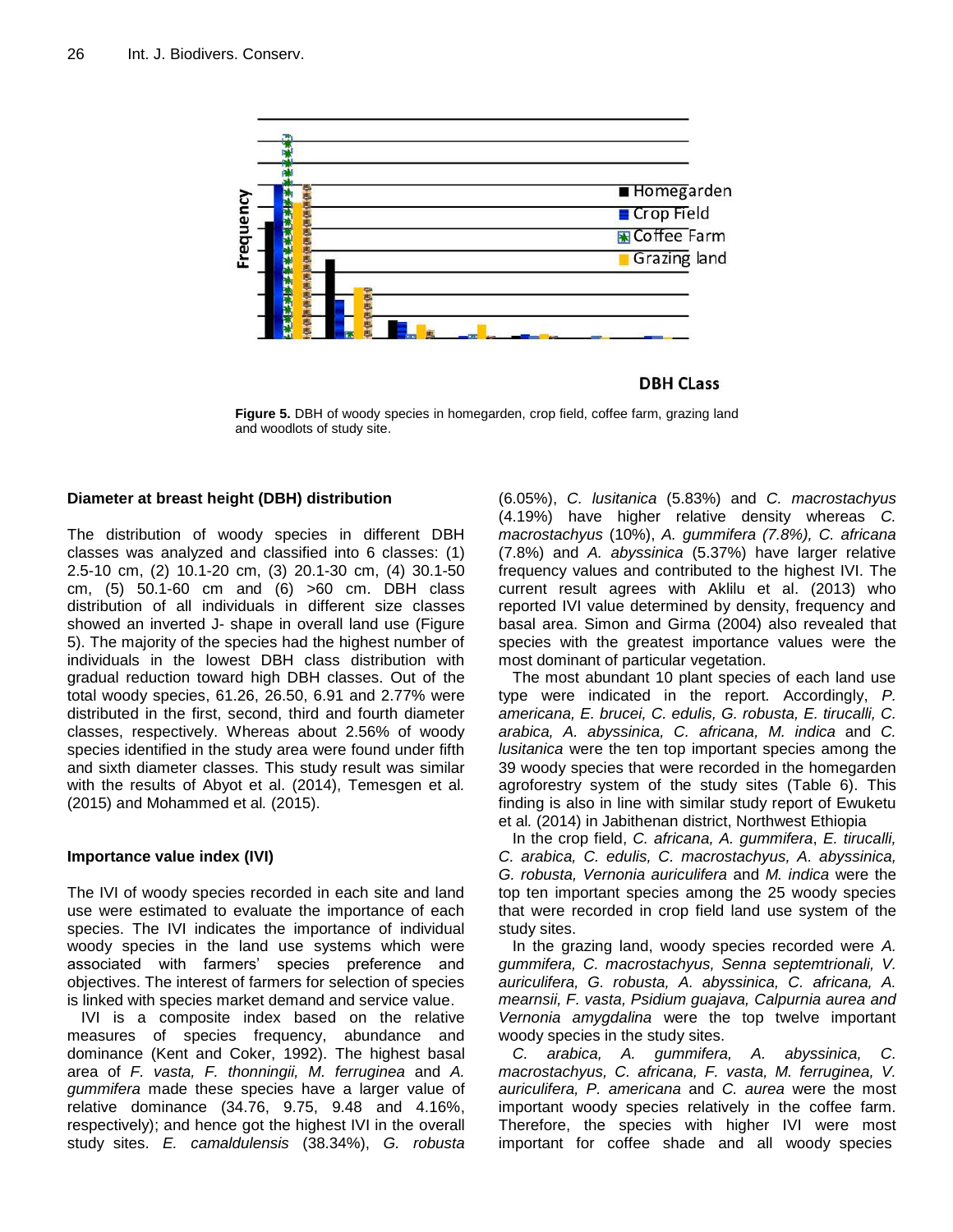**Table 6.** Woody species in five land use system and their corresponding importance value index (IVI) of the overall study sites.

|                |                          | <b>Importance value index of Species</b> |                              |                          |                          |                 |                       |
|----------------|--------------------------|------------------------------------------|------------------------------|--------------------------|--------------------------|-----------------|-----------------------|
| S/No           | <b>Species name</b>      | Home<br>Garden                           | Crop<br>field                | Grazing<br>land          | Coffee-<br>farm          | <b>Woodlots</b> | Average<br><b>IVI</b> |
| 1              | Eucalyptus camaldulensis | 6.31                                     | ÷,                           | 8.72                     | $\blacksquare$           | 125.35          | 28.08                 |
| $\overline{c}$ | Cordia africana          | 14.58                                    | 53.56                        | 18.03                    | 23.56                    | 15.56           | 25.06                 |
| 3              | Croton macrostachyus     | 8.54                                     | 14.90                        | 28.46                    | 33.51                    | 24.94           | 22.07                 |
| 4              | Albizia gummifera        | 6.62                                     | 33.00                        | 32.87                    | 37.03                    |                 | 21.91                 |
| 5              | Acacia abyssinica        | 19.43                                    | 20.29                        | 16.11                    | 24.30                    |                 | 16.03                 |
| 6              | Ficus vasta              |                                          |                              | 9.97                     | 68.33                    |                 | 15.66                 |
| 7              | Grevillea robusta        | 16.84                                    | 9.21                         | 15.64                    | 5.87                     | 24.89           | 14.49                 |
| 8              | Cupressus Iusitanica     | 10.35                                    | 4.94                         | 6.93                     | 3.97                     | 46.22           | 14.48                 |
| 9              | Euphorbia tirucalli      | 15.51                                    | 29.89                        | ÷,                       | $\overline{\phantom{0}}$ |                 | 9.08                  |
| 10             | Ficus thonningii         | 43.14                                    | $\qquad \qquad \blacksquare$ | $\overline{\phantom{a}}$ | $\overline{\phantom{a}}$ |                 | 8.63                  |
| 11             | Catha edulis             | 18.33                                    | 18.98                        | $\overline{\phantom{a}}$ | 3.38                     |                 | 8.14                  |
| 12             | Vernonia auriculifera    | 7.96                                     | 6.78                         | 12.78                    | 11.51                    |                 | 7.81                  |
| 13             | Persea Americana         | 28.26                                    | ÷,                           | 3.31                     | 6.83                     |                 | 7.68                  |
| 14             | Ekebergia capensis       | $\frac{1}{2}$                            | 5.61                         | 3.94                     | 1.59                     | 20.35           | 6.30                  |
| 15             | Mangifera indica         | 11.75                                    | 10.98                        | 6.35                     | 2.28                     | ÷,              | 6.27                  |
| 16             | Maesa lanceolata         | 5.01                                     | 7.16                         | 5.26                     | $\overline{\phantom{a}}$ | 13.03           | 6.09                  |
| 17             | Coffea arabica           | 14.89                                    | 15.32                        |                          | $\overline{\phantom{a}}$ |                 | 6.04                  |
| 18             | Sapium ellipticum        | $\blacksquare$                           | 24.38                        |                          | $\blacksquare$           |                 | 4.88                  |
| 19             | Psidium guajava          | 2.53                                     | 3.57                         | 11.88                    | 1.63                     | 4.69            | 4.86                  |
| 20             | Millettia ferruginea     | 2.52                                     |                              | 5.44                     | 15.72                    |                 | 4.74                  |
| 21             | Erythrina brucei         | 15.49                                    | 4.99                         | 1.99                     | $\blacksquare$           |                 | 4.49                  |
| 22             | Calpurnia aurea          | 3.07                                     | 3.69                         | 8.55                     | 6.62                     |                 | 4.39                  |
| 23             | Senna septemtrionali     |                                          |                              | 11.92                    | 1.60                     | 3.10            | 3.32                  |
| 24             | Vernonia amygdalina      | 2.69                                     |                              | 6.68                     | 3.58                     | 3.62            | 3.31                  |
| 25             | Syzygium guineense       | 1.04                                     | 2.55                         | 7.83                     | $\overline{\phantom{a}}$ | 4.67            | 3.22                  |
| 26             | Premna schimperi         |                                          | $\blacksquare$               | 15.98                    | $\overline{\phantom{a}}$ |                 | 3.20                  |
| 27             | Ficus sur                |                                          | $\blacksquare$               |                          | 3.86                     | 8.59            | 2.49                  |
| 28             | Delonix regia            | $\overline{\phantom{a}}$                 | $\overline{\phantom{a}}$     | 11.49                    | $\blacksquare$           | ä,              | 2.30                  |
| 29             | Citrus sinensis          | 2.60                                     | $\overline{\phantom{a}}$     | $\blacksquare$           | 2.09                     |                 | 0.94                  |
| 30             | Euphorbia cotinifolia    | 3.49                                     | 5.57                         | ÷,                       | 1.56                     |                 | 2.12                  |
| 31             | Acacia mearnsii          | $\overline{\phantom{a}}$                 | ÷,                           | 9.74                     | $\overline{\phantom{a}}$ |                 | 1.95                  |
| 32             | Euphorbia candelabrum    | 2.21                                     | 4.57                         | 2.80                     | $\overline{\phantom{a}}$ |                 | 1.92                  |
| 33             | Sesbania sesban          | 6.78                                     | $\overline{\phantom{a}}$     | $\overline{\phantom{a}}$ | 2.23                     |                 | 1.80                  |
| 34             | Acacia etbaica           |                                          |                              | 8.55                     | $\overline{\phantom{a}}$ |                 | 1.71                  |
| 35             | Arundinaria alpine       |                                          |                              | $\blacksquare$           | 1.71                     |                 | 1.60                  |
| 36             | Maytenus arbutifolia     |                                          |                              | 6.33                     | 1.56                     |                 | 1.58                  |
| 37             | Annona senegalensis      | 2.77                                     |                              | 4.79                     |                          |                 | 1.51                  |
| 38             | Ricinus communis         | 2.53                                     |                              |                          |                          | 5.00            | 1.51                  |
| 39             | Carissa spinarum         |                                          | 3.03                         | 3.79                     |                          |                 | 1.36                  |
| 40             | Ehretia cymosa           |                                          |                              | 2.86                     | 3.78                     |                 | 1.33                  |
| 41             | Galiniera saxifraga      | 2.33                                     |                              | 2.58                     | 1.56                     |                 | 1.29                  |
| 42             | Bersama abyssinica       |                                          |                              | 3.91                     | 2.50                     |                 | 1.28                  |
| 43             | Caesalpinia decapetala   | 1.99                                     | 2.38                         | 1.98                     |                          |                 | 1.27                  |
| 44             | Carica papaya            | 6.19                                     |                              |                          |                          |                 | 1.24                  |
| 45             | Flacourtia indica        | 2.79                                     | $\overline{\phantom{a}}$     |                          | 3.35                     |                 | 1.23                  |
| 46             | Combretum molle          |                                          | 5.74                         |                          | $\overline{\phantom{a}}$ |                 | 1.15                  |
| 47             | <b>Clematis hirsute</b>  |                                          |                              |                          | 5.26                     |                 | 1.05                  |
| 48             | Brucea antidysenterica   |                                          | 2.59                         |                          | 2.33                     |                 | 0.98                  |
| 49             | Dracaena steudneri       |                                          | $\overline{\phantom{a}}$     |                          | 4.84                     |                 | 0.97                  |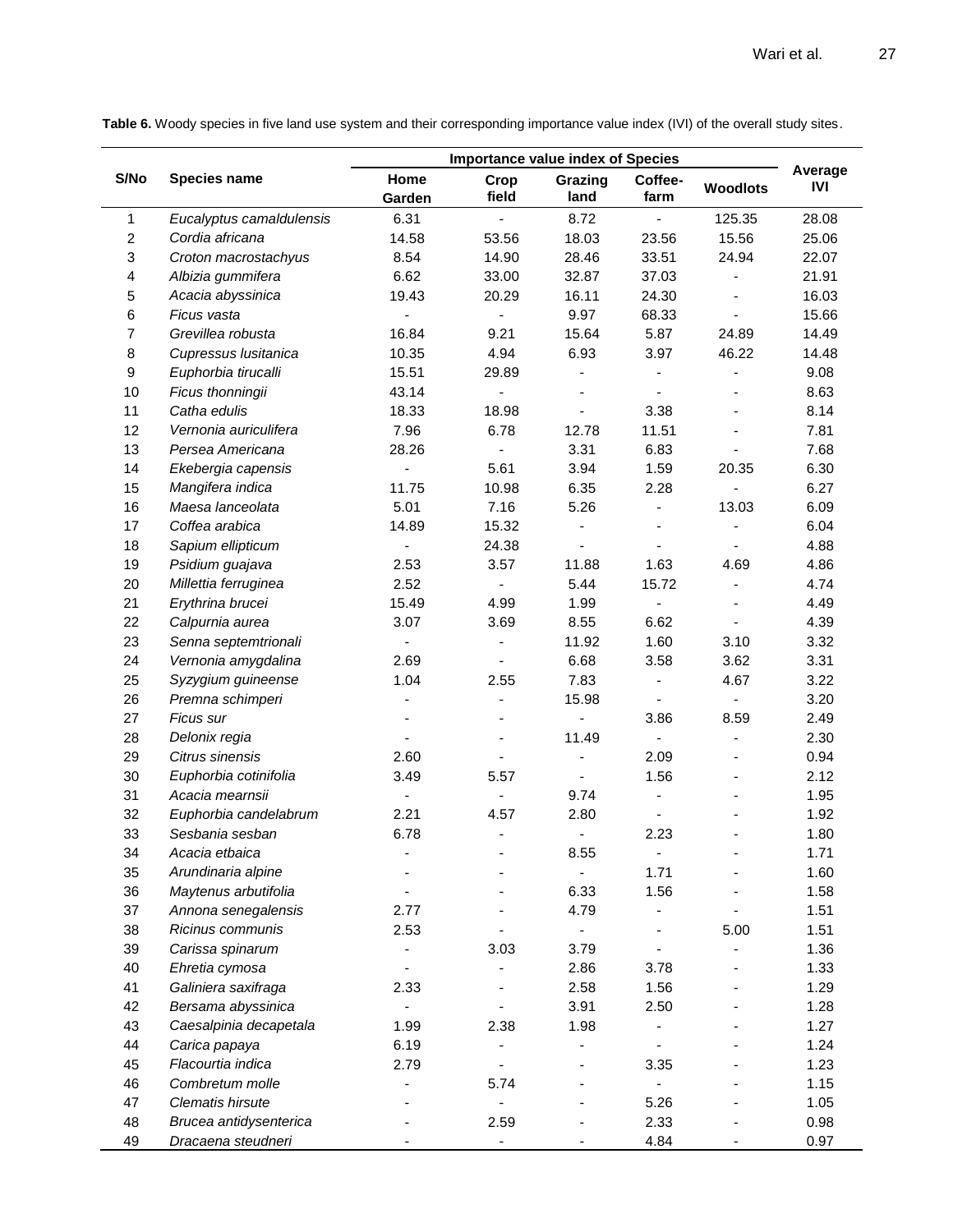| 50 | Prunus persica            | 3.19 |      |                          |                          |                          | 0.64 |
|----|---------------------------|------|------|--------------------------|--------------------------|--------------------------|------|
| 51 | Casimiroa edulis          | 1.03 |      | -                        | 1.61                     |                          | 0.53 |
| 52 | Dodonaea angustifolia     |      | -    | 2.54                     | $\overline{\phantom{0}}$ |                          | 0.51 |
| 53 | Olea welwitschii          |      | 6.31 | ۰                        | 2.20                     | $\overline{\phantom{0}}$ | 1.70 |
| 54 | Jacaranda mimosifolia     |      | -    | ۰                        | 1.95                     |                          | 0.39 |
| 55 | Vepris dainellii          | 1.51 | -    | ۰                        | $\overline{\phantom{a}}$ |                          | 0.30 |
| 56 | Manihot esculenta         | 1.44 | -    | $\blacksquare$           |                          |                          | 0.29 |
| 57 | Gossypium hirsutum        | 1.15 |      | $\overline{\phantom{0}}$ |                          |                          | 0.23 |
| 58 | Ocimum lamifolium         | 1.03 | -    | $\blacksquare$           |                          |                          | 0.21 |
| 59 | Rhamnus prinoides         | 1.03 |      |                          |                          |                          | 0.21 |
| 60 | Bougainvillea spectabilis | 1.06 |      | $\overline{\phantom{0}}$ |                          |                          | 0.21 |
|    | Total                     | 300  | 300  | 300                      | 300                      | 300                      | 300  |

|  | Table 6. Contd. |
|--|-----------------|
|  |                 |

identified in study sites were distributed in the coffee farm for the purpose of shade. Bikila and Zebene (2016) stated that woody species with the highest IVI are *C. arabica* and other shade tree species.

Key informants also pointed out that *A. gummifera, A. abyssinica* and *M. ferruginea* species were the most preferred species as shade for coffee in their discussions. They stated that the leaves of these woody species are allowed an appropriate amount of light to reach the coffee and other undergrowth species due to leaf structure and size. Tola et al*.* (2014) also reported that small leaf tree species (*A. gummifera, A. abyssinica* and *M. ferruginea*) are most preferred for coffee shade. Small trees and shrubs were used for shade when farmers convert other land use and/or treeless field to coffee farm due to fast growing and soil fertility improvement. This justification also agrees with Tola et al. (2014) who reported that the fast-growing and shorter lived trees provide enough shade to the newly planted coffee until the preferred shade trees have grown big enough.

Most important woody species were *E. camandulensis, C. lusitanica* and *G. robusta* in woodlots. Number of species identified in this study was lower than the study result of Shiferaw and Pavlis (2012). The difference might be associated with the high relative density of *E. camaldulensis* plantation, *C. lusitanica* and *G. robusta. E. camaldulensis* was the dominant tree and accounts for most of the woody plants within the study area in woodlots.

# **Height of woody species in agroforestry system**

All individuals with ≥2.5 cm diameter at breast height and ≥2.5 m height woody species encountered from the fields were categorized into diameter and height classes. Based on height category, woody species was classified into three height classes in different land use type. Woody species individuals recorded in the study area were: (I) 2.5 to 5 m lower class height; (II) 5.01 to 10 m medium class height; and (III) ≥10 m upper class height woody species described as overall land use types and across each land use types with sites.

There was a higher frequency percentage of lower height class distribution of woody species in homegardens, crop field and coffee farm. In case of coffee agroforestry practice, the system is covered by some individual numbers of woody species used for shade and higher coffee shrubs. Due to competition factors with the under growth plants, and use of tree parts in crop field and homegardens, the tree height was managed repeatedly. Most woody species cultivated in homegardens are fruit tree species and their heights are managed to collect fruits. Woodlots are purposely required for woody products and it is dominated by higher height woody plants in overall study sites (Figure 6).

This study result is in agreement with study report of Bikila and Zebene (2016) who reported that repeated management of trees height in homegardens and multiuse of tree species in the farmers' field affects the height growth. Kufa and Burkhardt (2011) also reported that larger tree species, characterized by broad-leaved, dominated upper canopy; and coffee plants and small shrubs were found at the middle and lower height class.

# **CONCLUSION AND RECOMMENDATIONS**

Farmers' were mainly cultivating trees and shrubs on their homegardens, crop fields, coffee farms, grazing lands and woodlots randomly or intentionally in the study area. The type of land use determines the composition and diversity of woody species. Comparatively, the highest diversity was recorded in the grazing land followed by homegardens in the overall study sites; and lowest species richness and diversity were recorded in woodlots. Whereas grazing lands are known in evenly distributed remnants of forest and naturally grown very large size trees, single species dominated in woodlots. Woody species are mainly grown naturally and very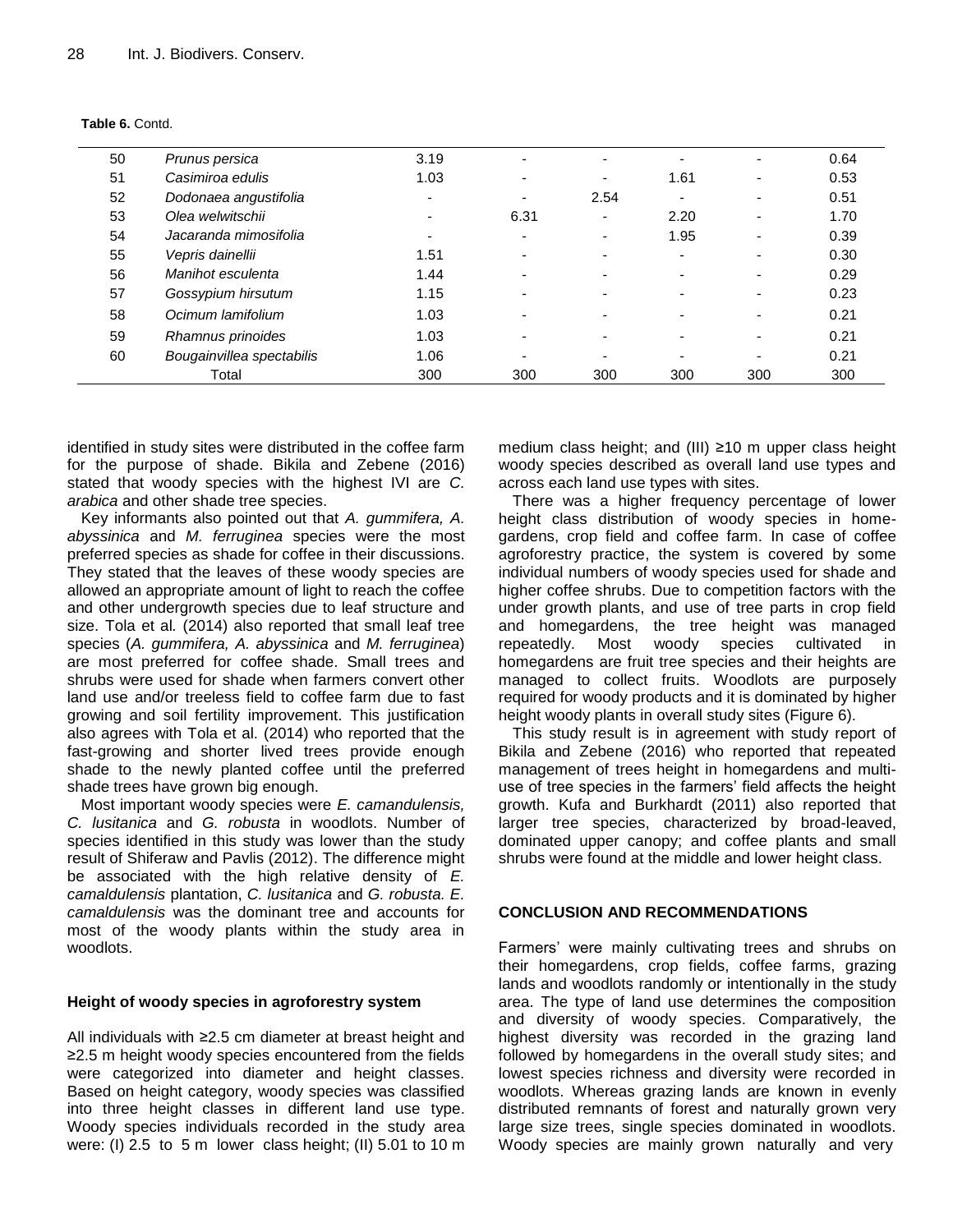

Land Use Type

**Figure 6.** Height class of woody species in land use type of study sites.

scattered in crop field as compared to other land use type. The total density of woodlots were higher than other land use types with *E. camaldulensis* being the most densely populated plant woody species in the area.

This study focused mainly on some biophysical point of view; further studies are advisable on other physical factors (slope aspect, soil and climate) and their interaction in the system. Agroforestry practice should be promoted and encouraged as development and management approach for prevention as well as maintain indigenous plant species within the system.

## **CONFLICT OF INTERESTS**

The authors have not declared any conflict of interests.

## **ACKNOWLEDGEMENTS**

The authors are grateful to Jimma University, College of Agricultural and Veterinary Medicine for creating favourable environment and NUFFIC - STRONGBOW DDAR Project for affording all the expense of this study; Mana, Kersa and Dedo districts Agriculture and Natural Resource offices as well as study sites development agents(DAs) for valuable contribution in data collection; the local residents of the study area who were kind enough to share their knowledge and experiences without reservations in data collection; and the reviewers for their valuable comments and suggestions.

#### **REFERENCES**

- Abebe A, Gemeda A, Wondewossen T, Lemu G (2011).Climatic variables and malaria transmission dynamics in Jimma town, South West Ethiopia. Parasite and Vectors 4:30.
- Abiot M, Gonfa K (2015). Woody Species Diversity in Traditional Agroforestry Practices of Dellomenna District, Southeastern Ethiopia: Implication for Maintaining Native Woody Species. International Journal of Biodiversity pp. 1-13.
- Abreha A, Gebrekidan W (2014). Woody Plant Inventory and Diversity in Traditional Agroforestry of Selected Peasant Association of South

Gonder Zone, North West Ethiopia. Journal of Environment and Earth Science 4(15):2224-3216.

- Abyot D, Teshome S, Ensermu K, Abiyou T (2014). Diversity, Structure and Regeneration Status of the Woodland and Riverine Vegetation of Sire Beggo in Gololcha District, Eastern Ethiopia. Momona Ethiopian Journal of Science 6(1):70-96.
- Aklilu A, Belayneh A, Alemayehu W, Kiros MH, Ermias, Jeremias M (2013). Agroforestry Practices and Farmers' Perception in Koga Watershed, Upper Blue Nile Basin, Ethiopia. Agriculture and Forestry 59(3):75-89.
- Azene B (2007). Usful Trees and Shrubs for Ethiopia, Identification, Propagation and Management for 17 Agro-climatic Zones. World Agroforestory Center, English Press, Nairobi Kenya P 550.
- Badege B, Henry N, Jeremias M, Abdu A, Jonathan M, Gemedo D, Tewodros A, Kathleen G, Habtemariam K, Ian K Dawson, Eike L, Cheikh M (2013). Farmers' Strategies for Adapting to and Mitigating Climate Variability and Change through Agroforestry in Ethiopia and Kenya edited by Caryn MD, Bryan B, Aleksandra D. Forestry Communications Group, Oregon State University, Corvallis, Oregon.
- Bajigo A, Tadesse M (2015).Woody Species Diversity of Traditional Agroforestry Practices in Gununo Watershed in Wolayitta Zone, Ethiopia. Forest Resource 4:4.
- Balcha A (2013). Plants used in material culture in Oromo community, Jimma, Southwest Oromia, Ethiopia. African Journal of Plant Science 7(7):285-299.
- Belay T, Ruelle ML, Zemede A, Berhanu AT (2014). Woody plant diversity in an Afromontane agricultural landscape Debark District, northern Ethiopia). Forests Trees and Livelihoods 23(4):261-279.
- Bikila M, Zebene A (2016).Woody Species Diversity and Structure of Agroforestry and Adjacent Land Uses in Dallo Mena District, South-East Ethiopia. Natural Resources 7:515-534.
- BOFED (2007). Jimma Zone Districts Socio Economic Profile Regional Statistical Available **Available** at: https://www.oromiabofed.org//regionalstatistics.
- BOPED (2000). Physical and Socio-economic profile of 180 District of Oromia Regional State.Council of The regional State of oromia Bereau of Planning and Economic Development. Finfinne. Available at : www; Physical\_and\_socio\_economic\_profiles\_of.htm.
- Chane GT, Nashon KRM, Wellington NE, Kassim OF (2003). Land Use and Spatial Distribution of Two Gum and Incense Producing Tree Species. In The Blue-nile Valley of Wogidi District, Ethiopia. Journal of Human Ecology 14(2):77-87.
- Dawoe E, AsanteW, Acheampong E, Bosu P (2016). Shade tree diversity and aboveground carbon stocks in Theobroma cacao agroforestry systems: implications for REDD+ implementation in a West African cacao landscape. Carbon Balance and Management 11(1):17.
- Dedo WANRO (2016). Agriculture and Natural Resource Management office Annual report, Sheki, Ethiopia.
- Egodawatta Ch, Warnasooriya R (2014). Diversity of Tree Flora in Homegardens in Urban Proximity of Anuradhapura City, SriLanka. Agriculture, Forestry and Fisheries 3(1):34-39.